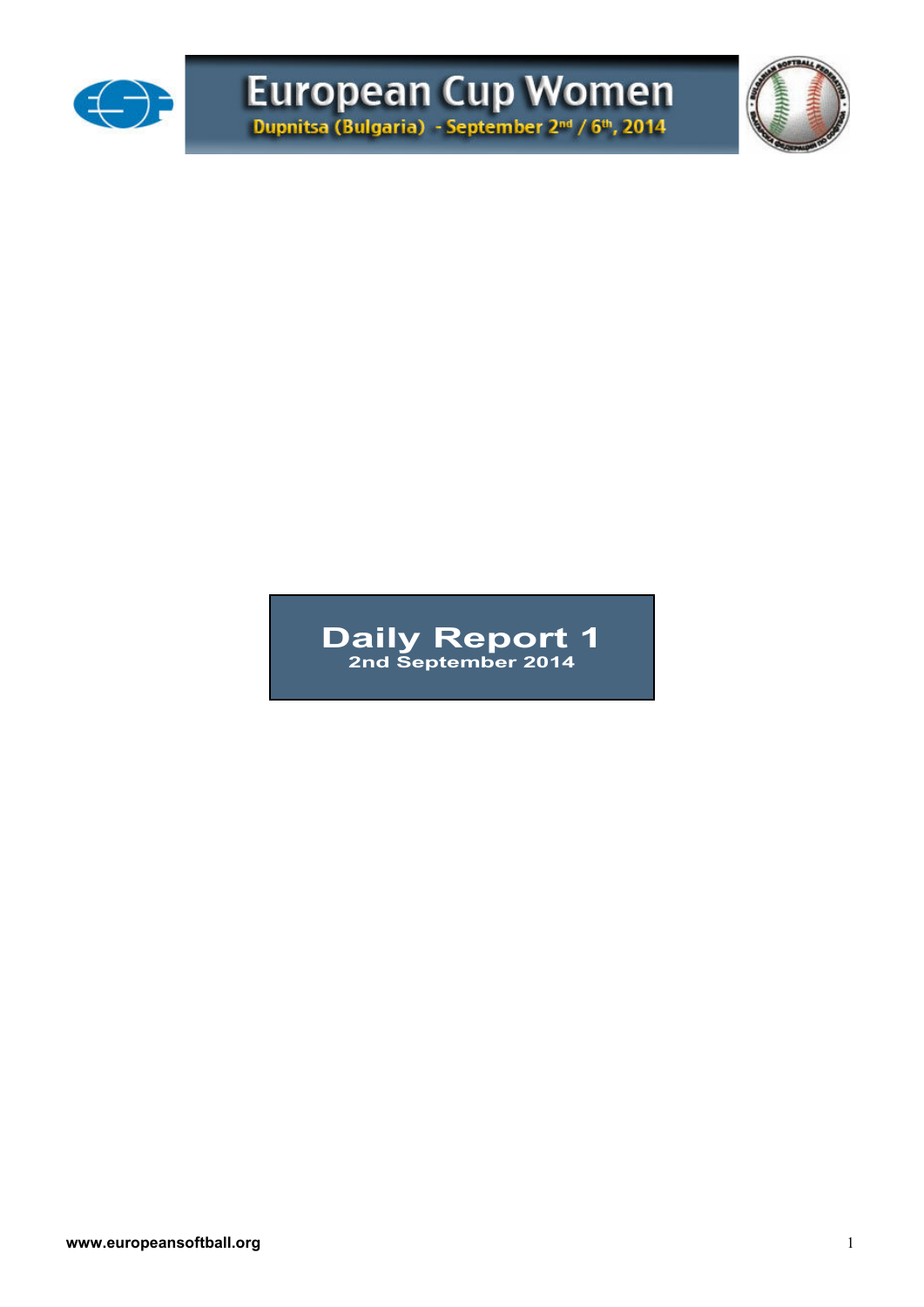



|                |                     |          |                | <b>Schedule</b>                                                                 |                    |     |            |
|----------------|---------------------|----------|----------------|---------------------------------------------------------------------------------|--------------------|-----|------------|
|                | <b>Same</b> At time | Field    | Group          | Visiting team<br>Home team                                                      | <b>Final Score</b> | Inn | <b>Box</b> |
|                |                     |          |                | <b>Tuesday 2nd September</b>                                                    |                    |     |            |
| 01             | 09:30               | Devils 1 | $\overline{A}$ | Les Comanches (FRA) Filmerwil Flyers (SUI)                                      | $4 - 1$            |     |            |
| 02             | 09:30               | Devils 2 | $\overline{A}$ | Princ (CRO) & Antorcha (ESP)                                                    | $0 - 6$            |     |            |
| 03             | 12:00               | Devils 1 | $\mathsf{A}$   | Horsholm (DEN) <b>B</b> Babes (BUL)                                             | $10 - 0$           |     |            |
| 04             | 15:00               | Devils 1 | $\overline{A}$ | Therwil Flyers (SUI) <b>Example 2</b> Princ (CRO)                               | $2 - 0$            |     |            |
| 05             | 17:30               | Devils 1 | $\overline{A}$ | Babes (BUL)   Les Comanches (FRA)                                               | $4 - 12$           |     |            |
|                |                     |          |                | <b>Wednesday 3rd September</b>                                                  |                    |     |            |
| 06             | 09:30               | Devils 1 | $\overline{A}$ | Princ (CRO) <sup>-3</sup> -Horsholm (DEN)                                       | -                  |     |            |
| 07             | 09:30               | Devils 2 | $\overline{A}$ | Antorcha (ESP) Les Comanches (FRA)                                              | $\blacksquare$     |     |            |
| 08             | 12:00               | Devils 1 | $\overline{A}$ | Babes (BUL) <b>Compared Therwil Flyers (SUI)</b>                                |                    |     |            |
| 09             | 15:00               | Devils 1 | $\overline{A}$ | Antorcha (ESP) - Horsholm (DEN)                                                 |                    |     |            |
| 10             | 17:30               | Devils 1 | $\overline{A}$ | Princ (CRO) <sup>-2</sup> -Babes (BUL)                                          | $\blacksquare$     |     |            |
|                |                     |          |                | <b>Thursday 4th September</b>                                                   |                    |     |            |
| 11             | 09:30               | Devils 1 | $\overline{A}$ | Horsholm (DEN). Les Comanches (FRA)                                             | $\blacksquare$     |     |            |
| 12             | 12:00               | Devils 1 | $\overline{A}$ | Therwil Flyers (SUI) <b>LE Antorcha (ESP)</b>                                   |                    |     |            |
| 13             | 15:00               | Devils 1 | $\overline{A}$ | Les Comanches (FRA) F Princ (CRO)                                               |                    |     |            |
| 14             | 17:00               | Devils 2 | $\overline{A}$ | Horsholm (DEN). Therwil Flyers (SUI)                                            | ٠                  |     |            |
| 15             | 17:30               | Devils 1 | $\overline{A}$ | Antorcha (ESP) Babes (BUL)                                                      |                    |     |            |
|                |                     |          |                | <b>Friday 5th September</b>                                                     |                    |     |            |
| 5th            | 12:00               | Devils 1 | Fi             | $\cdots$ A5 $\cdots$ $\bigoplus$ $\bigoplus$ $\cdots$ A6 $\cdots$               |                    |     |            |
| P <sub>1</sub> | 15:00               | Devils 1 | $\mathsf{P}$   | $\cdots$ A3 $\cdots$ $\bigoplus$ $\bigoplus$ $\cdots$ A4 $\cdots$               |                    |     |            |
| P <sub>2</sub> | 17:30               | Devils 1 | $\mathsf{P}$   | $\cdots$ A1 $\cdots$ G $\cdots$ A2 $\cdots$                                     |                    |     |            |
|                |                     |          |                | <b>Saturday 6th September</b>                                                   |                    |     |            |
| P <sub>3</sub> | 10:30               | Devils 1 | $\mathsf{P}$   | $\cdots$ LOSER P2 $\cdots$ $\bullet$ $\bullet$ $\cdots$ WINNER P1 $\cdots$      |                    |     |            |
| P <sub>4</sub> | 16:30               | Devils 1 | $\mathsf{P}$   | $\ldots$ WINNER P2 $\ldots$ $\bigoplus$ $\bigoplus$ $\ldots$ WINNER P3 $\ldots$ |                    |     |            |
|                |                     |          |                |                                                                                 |                    |     |            |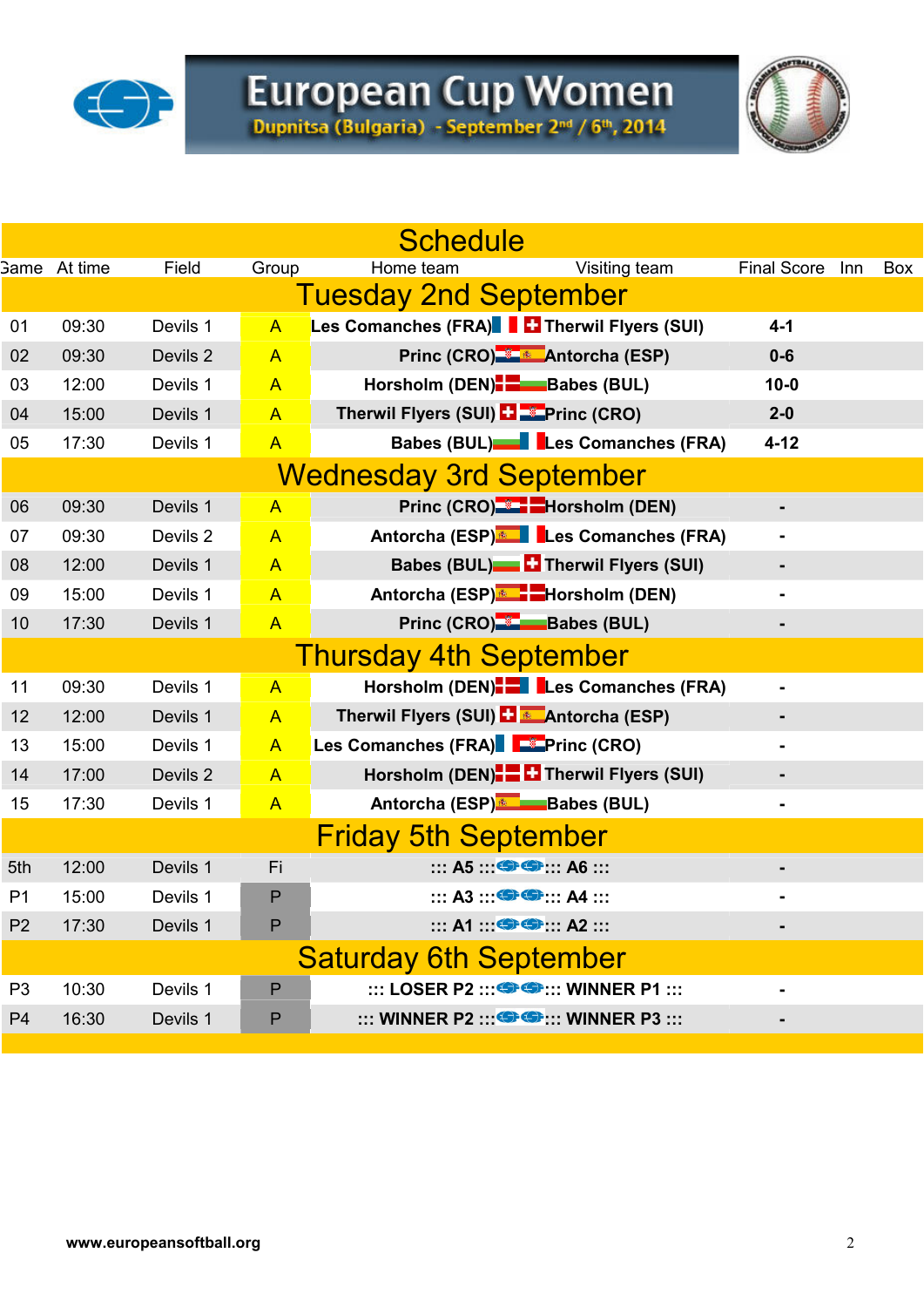



|     | <b>Standing Pool A</b>        |    |           |     |            |           |  |  |  |  |  |  |  |  |  |
|-----|-------------------------------|----|-----------|-----|------------|-----------|--|--|--|--|--|--|--|--|--|
| Pos | Team                          | GP | <b>WO</b> | I O | <b>AVG</b> | <b>GB</b> |  |  |  |  |  |  |  |  |  |
|     | 1 Les Comanches (FRA)         |    |           | 0   | 1000       | 0         |  |  |  |  |  |  |  |  |  |
|     | 2 <b>Antorcha</b> (ESP)       |    |           |     | 1000       | 0.5       |  |  |  |  |  |  |  |  |  |
|     | 3 <b>H</b> orsholm (DEN)      |    |           |     | 1000       | 0.5       |  |  |  |  |  |  |  |  |  |
|     | 4 <b>Therwil Flyers (SUI)</b> |    |           |     | 500        |           |  |  |  |  |  |  |  |  |  |
|     | 5 Babes (BUL)                 |    |           | 2   | O          | 2         |  |  |  |  |  |  |  |  |  |
|     | <b>Formal</b> Princ (CRO)     |    |           |     |            | ⌒         |  |  |  |  |  |  |  |  |  |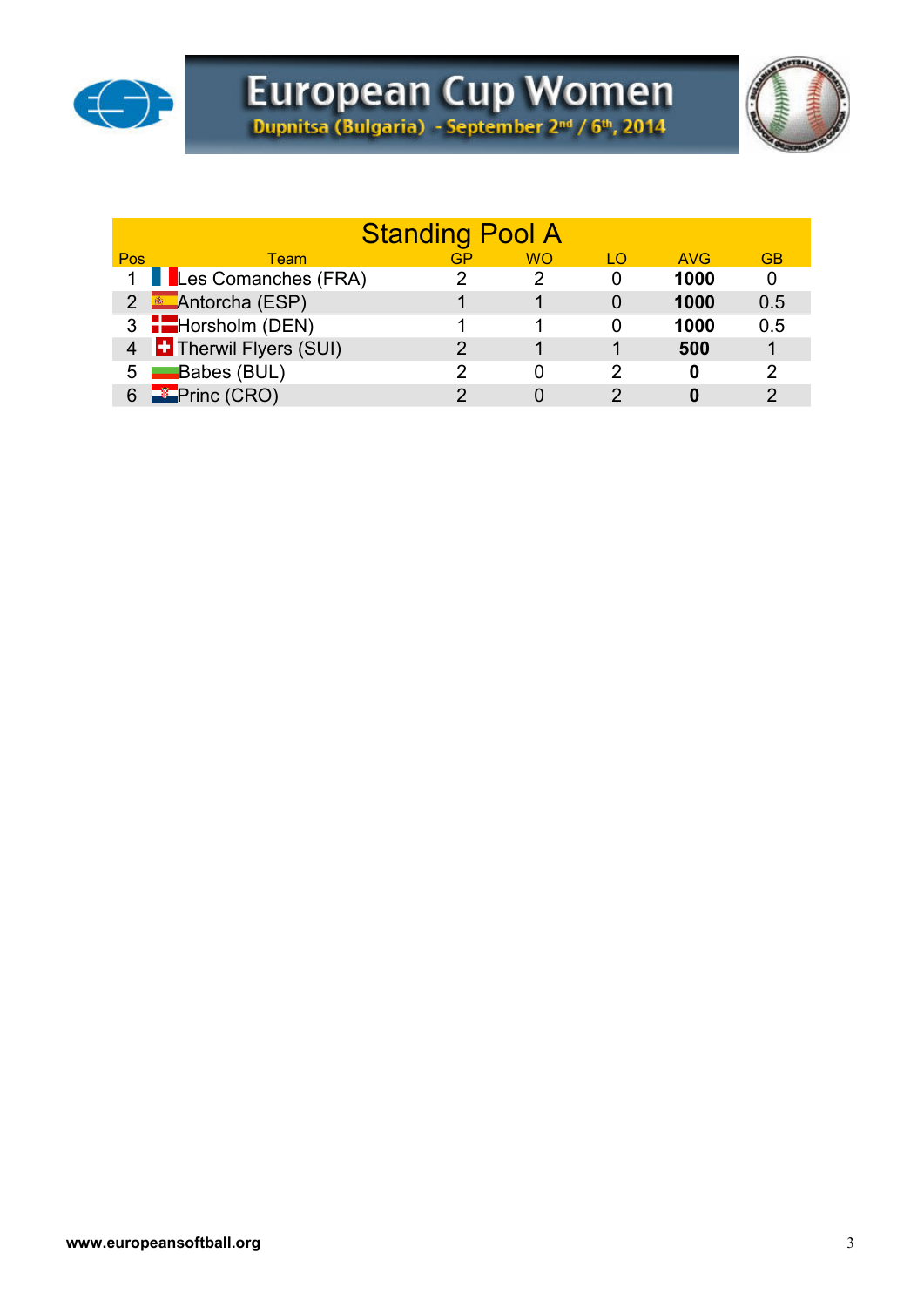



**Les Comanches (FRA) - Therwil Flyers (SUI)**

| Score by Innings                                                     | R H R |  |
|----------------------------------------------------------------------|-------|--|
| THERWILL FLYERS 100 000 0 - 1 2 2<br>TES COMANCHES 010 102 X - 4 7 1 |       |  |
|                                                                      |       |  |

Sep 02, 2014 at Dupnitsa (Field 1)

### **THERWILL FLYERS 1 (0-1)**

| Player                                                                                                        | AB           |                     | R H BI                  |                |   |              |                           |                | 2B 3B HR BB SB CS HP SH SF SO IBB KL GDP |              |          |          |                        |               |              |                |                              |   |                |              | PO A E                               |                |                |                |           |
|---------------------------------------------------------------------------------------------------------------|--------------|---------------------|-------------------------|----------------|---|--------------|---------------------------|----------------|------------------------------------------|--------------|----------|----------|------------------------|---------------|--------------|----------------|------------------------------|---|----------------|--------------|--------------------------------------|----------------|----------------|----------------|-----------|
| WOLFENSBERGE C                                                                                                | 2            | $\circ$             | $\Omega$                | $\Omega$       |   | 0            | $\Omega$                  | $\Omega$       | 1                                        | 0            | 0        |          | 0                      | $\Omega$      | $\Omega$     | 1              | 0                            |   | $\Omega$       | 0            | 4                                    | $\Omega$       | 1              |                |           |
| MERRILL cf                                                                                                    | 2            | $\mathbf{1}$        | $\Omega$                | $\Omega$       |   | $\Omega$     | $\Omega$                  | $\Omega$       | $\mathbf{1}$                             | $\Omega$     | $\Omega$ |          | $\Omega$               | $\Omega$      | $\Omega$     | 1              | $\Omega$                     |   | $\Omega$       | 0            | 1                                    | $\Omega$       | $\Omega$       |                |           |
| CAMPBELL SS                                                                                                   | 3            | $\Omega$            | $\mathbf{1}$            | 1              |   | $\mathbf{1}$ | $\Omega$                  | $\Omega$       | $\Omega$                                 | $\circ$      | $\Omega$ |          | $\Omega$               | $\Omega$      | $\Omega$     | $\mathbf{1}$   | $\Omega$                     |   | $\Omega$       | 0            | $\mathbf{1}$                         | $\mathbf{1}$   | $\Omega$       |                |           |
| GUINN p                                                                                                       | 3            | $\Omega$            | $\Omega$                | $\Omega$       |   | $\Omega$     | $\Omega$                  | $\Omega$       | $\Omega$                                 | $\Omega$     | $\Omega$ |          | $\Omega$               | $\Omega$      | $\Omega$     | $\Omega$       | $\Omega$                     |   | $\cap$         | $\Omega$     | 1.                                   | 3              | $\Omega$       |                |           |
| GLAUSER 1b                                                                                                    | 3            | $\Omega$            | $\overline{0}$          | $\Omega$       |   | $\Omega$     | $\circ$                   | 0              | $\mathbf{0}$                             | $\circ$      | $\Omega$ |          | $\Omega$               | $\Omega$      | $\Omega$     | $\mathbf{1}$   | $\circ$                      |   | $\Omega$       | 0            | 4                                    | $\mathbf{1}$   | $\circ$        |                |           |
| WANNER 3b                                                                                                     | 2            | $\Omega$            | $\mathbf{1}$            | $\Omega$       |   | $\Omega$     | $\bigcap$                 | $\Omega$       | $\mathbf{1}$                             | $\Omega$     | $\Omega$ |          | $\Omega$               | $\Omega$      | $\Omega$     | $\cap$         | $\Omega$                     |   | $\Omega$       | $\Omega$     | $\Omega$                             | 2              | $\Omega$       |                |           |
| OSWALD rf                                                                                                     | $\mathbf{3}$ | $\Omega$            | $\Omega$                | $\Omega$       |   | $\Omega$     | $\Omega$                  | $\Omega$       | $\Omega$                                 | $\circ$      | $\Omega$ |          | $\Omega$               | $\Omega$      | $\Omega$     | 2              | 0                            |   | $\Omega$       | $\circ$      | 0                                    | $\Omega$       | $\Omega$       |                |           |
| ZEHNDER 2b                                                                                                    | $\mathbf{3}$ | $0 \quad 0$         |                         | $\Omega$       |   | $\circ$      | $\bigcirc$                | $\circ$        | $\mathbf{0}$                             | $\circ$      | $\Omega$ |          | $0 \quad 0$            |               | $\Omega$     | $\overline{2}$ | $\circ$                      |   | $\mathbf{1}$   | $\circ$      | 6                                    | $\mathbf{1}$   | 1              |                |           |
| GFELLER 1f                                                                                                    | 2            | $\circ$             | $\overline{0}$          | $\circ$        |   | $\circ$      | $\circ$                   | $\mathbf 0$    | $\circ$                                  | $\circ$      | $\circ$  |          | $\circ$                | $\circ$       | $\Omega$     | $\overline{1}$ | $\circ$                      |   | $\Omega$       | $\circ$      | $\mathbf{1}$                         | $\Omega$       | $\mathbf 0$    |                |           |
| Totals                                                                                                        | 23           | $\mathbf{1}$        | 2                       | $\mathbf{1}$   |   | $\mathbf{1}$ | $\Omega$                  | $\Omega$       | 3                                        | $\Omega$     | $\Omega$ |          | $\Omega$               | $\Omega$      | $\Omega$     | 9              | $\Omega$                     |   | $\mathbf{1}$   | $\Omega$     | 18                                   | 8              | $\overline{c}$ |                |           |
|                                                                                                               |              |                     |                         |                |   |              |                           |                | LES COMANCHES 4 (1-0)                    |              |          |          |                        |               |              |                |                              |   |                |              |                                      |                |                |                |           |
| Player<br>------------------                                                                                  | AB           |                     |                         |                |   |              | R H BI 2B 3B HR BB        |                |                                          |              |          |          |                        |               |              |                | SB CS HP SH SF SO IBB KL GDP |   |                |              | PO A E                               |                |                |                |           |
| MAGNEE 1b                                                                                                     |              | $2 \quad 0$         | $\Omega$                | $\Omega$       |   | $\Omega$     | $\Omega$                  | $\Omega$       | $\mathbf{1}$                             | 1            | $\Omega$ |          | $\Omega$               | $\Omega$      | $\Omega$     | $\Omega$       | 0                            |   | $\Omega$       | $\circ$      | 4                                    | $\Omega$       | $\Omega$       |                |           |
| LEMAIRE 3b                                                                                                    |              | 200                 |                         | $\Omega$       |   | $\Omega$     | $\Omega$                  | $\Omega$       | $\circ$                                  | $\Omega$     | $\Omega$ |          | $\Omega$               | $\mathbf{1}$  | $\Omega$     | $\circ$        | 0                            |   | $\Omega$       | $\Omega$     | $\circ$                              | $\mathbf{1}$   | $\Omega$       |                |           |
| RIERA C                                                                                                       | 3            | $0 \quad 1$         |                         | $\Omega$       |   | $\Omega$     | $\Omega$                  | 0              | $\mathbf{0}$                             | $\mathbf{0}$ | $\Omega$ |          | $\Omega$               | $\Omega$      | $\Omega$     | $\Omega$       | 0                            |   | $\cap$         | 0            | 10                                   | $\mathbf{1}$   | $\Omega$       |                |           |
| BENCHALI dp/p                                                                                                 | $\mathbf{3}$ |                     | $0\quad1$               | $\Omega$       |   | 0            | $\Omega$                  | $\Omega$       | $\mathbf{0}$                             | $\mathbf{0}$ | $\Omega$ |          | $\Omega$               | $\Omega$      | $\Omega$     | 1              | $\Omega$                     |   | $\Omega$       | 1            | $\circ$                              | 2              | $\Omega$       |                |           |
| GIBSON-JONES SS                                                                                               |              | $2 \t2 \t1$         |                         | $\Omega$       |   | $\Omega$     | $\Omega$                  | $\Omega$       | $\mathbf{1}$                             | 1            | $\Omega$ |          | $\Omega$               | $\Omega$      | $\Omega$     | $\Omega$       | $\Omega$                     |   | $\Omega$       | $\Omega$     | 3                                    | $\mathbf{1}$   | $\Omega$       |                |           |
| PRADE cf                                                                                                      |              | 3 <sup>2</sup>      | $\overline{\mathbf{3}}$ | $\Omega$       |   | $\Omega$     | $\Omega$                  | $\Omega$       | $\mathbf{0}$                             | $\mathbf{1}$ | $\Omega$ |          | $\bigcirc$<br>$\Omega$ |               | $\Omega$     | $\Omega$       | $\Omega$                     |   | $\Omega$       | 0            | 2                                    | $\Omega$       | 1              |                |           |
| MARIE 1f                                                                                                      |              | $1 \quad 0 \quad 0$ |                         | 1              |   | $\Omega$     | $\Omega$                  | $\Omega$       | $\circ$                                  | $\circ$      | $\Omega$ |          | $\Omega$               | $\mathbf{1}$  | $\mathbf{1}$ | $\mathbf{1}$   | $\Omega$                     |   | $\mathbf{1}$   | 0            | $\circ$                              | $\Omega$       | $\Omega$       |                |           |
| DOMANICO rf                                                                                                   |              | 3 0 0               |                         | $\Omega$       |   | $\Omega$     | $\bigcirc$                | $\Omega$       | $\mathbf{0}$                             | $\circ$      | $\Omega$ |          | $\Omega$<br>$\bigcirc$ |               | $\Omega$     | $\mathbf{1}$   | $\circ$                      |   | $\mathbf{1}$   | 0            | $\circ$                              | $\Omega$       | $\Omega$       |                |           |
| CARATINI 2b                                                                                                   | 3 0 1        |                     |                         | $\mathbf{1}$   |   | $0 \quad 0$  |                           | $\Omega$       | $\circ$                                  | $\circ$      | $\Omega$ |          | $\Omega$<br>$\bigcirc$ |               | $\Omega$     | $\overline{1}$ | $\Omega$                     |   | $\overline{1}$ | 0            | 2                                    | $\Omega$       | $\Omega$       |                |           |
| $\begin{array}{ccccccccc}\n0 & 0 & 0 & 0\n\end{array}$<br>GARTNER p                                           |              |                     |                         | $\overline{0}$ |   | 0            | $\overline{0}$            | 0              | $\mathbf{0}$                             | $\circ$      | 0        |          | 0                      | $\Omega$      | 0            | 0              | $\circ$                      |   | $\Omega$       | $\circ$      | $\circ$                              | $\mathbf 0$    | 0              |                |           |
| Totals                                                                                                        | $22 -$       | 4                   | 7                       | $\mathfrak{D}$ |   | $\Omega$     | $\Omega$                  | $\Omega$       | $\mathfrak{D}$                           | 3            | $\Omega$ |          | $\Omega$               | $\mathcal{L}$ | $\mathbf{1}$ | 4              | $\Omega$                     |   | 3              | $\mathbf{1}$ | 2.1                                  | 5              | 1              |                |           |
| THERWILL FLYERS<br>--------------------------------                                                           |              |                     |                         |                |   |              | IP H R ER BB SO           |                |                                          |              |          |          |                        |               |              |                |                              |   |                |              | WP HB BK IBB SH SF CI 2B 3B HR AB BF |                |                | FO GO          | ΝP        |
| GUINN L                                                                                                       |              | 6.0                 |                         | 7              | 4 | 2            | 2                         | $\overline{4}$ |                                          | 2            | 0        | $\circ$  | $\mathbf 0$            |               | 2            | $\mathbf{1}$   | ----------<br>$\overline{0}$ | 0 | $\circ$        | $\mathbf 0$  |                                      | 22 27          | 5              | 8              | 90        |
| LES COMANCHES                                                                                                 |              |                     | IP -                    |                |   |              | H R ER BB SO              |                |                                          |              |          |          | WP HB BK IBB SH SF CI  |               |              |                |                              |   |                | 2B 3B HR     |                                      | AB BF          |                | FO GO          | <b>NP</b> |
| -----------------------------------<br>GARTNER                                                                |              |                     |                         |                |   |              | $0.0 \t0 \t0 \t0 \t0 \t0$ |                |                                          | 0            | 0        | 0        | 0                      |               | 0            | $\circ$        | $\mathbf 0$                  | 0 | $\overline{0}$ | $\circ$      | $\circ$                              | $\overline{0}$ | $\circ$        | $\overline{0}$ |           |
| BENCHALI W                                                                                                    |              |                     |                         | 7.0 2 1 1      |   |              | $3 -$                     | 9              |                                          | $\Omega$     | $\Omega$ | $\Omega$ | $\Omega$               |               | $\Omega$     | $\bigcirc$     | $\bigcirc$                   |   | $1 \quad 0$    | $\bigcirc$   |                                      | 23 26          |                | 6              | 5 107     |
| Umpires - HP: HURLEY David 1B: SUSILA Branislav 3B: FARKAS Akos<br>Start: 09:30<br>Time: 01:38 Attendance: 20 |              |                     |                         |                |   |              |                           |                |                                          |              |          |          |                        |               |              |                |                              |   |                |              |                                      |                |                |                |           |

 Weather: Sunny Game notes: Scorers - NELISSEN Huub, MAGDALINCHEVA Irina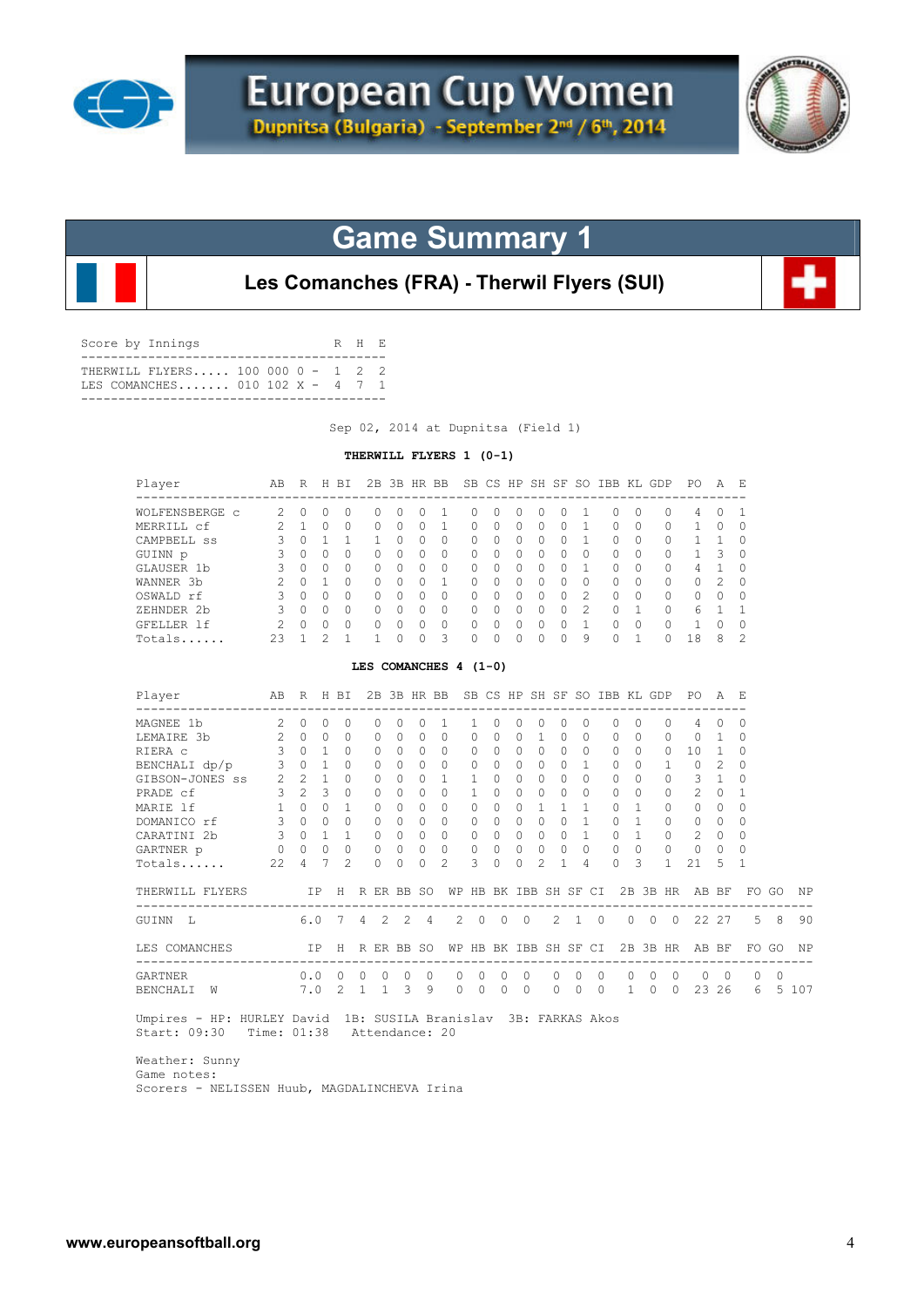



**Princ (CRO) – Antorcha (ESP)**

| CBS ANTORCHA 004 010 1 - 6 10 1<br>PRINC ZAGREB 000 000 0 - 0 5 2 | Score by Innings |  | R H E |  |
|-------------------------------------------------------------------|------------------|--|-------|--|
|                                                                   |                  |  |       |  |

Sep 02, 2014 at DUPNICA (DEVILS)

### **CBS ANTORCHA 6 (1-0)**

| Player       | AВ | R | H              | BI        | 2B       | 3B       | HR BB        |                |           | SB CS     |                  | HP SH    | SF       | SO.       | IBB KL GDP |           |          | P0       | A             | E,           |
|--------------|----|---|----------------|-----------|----------|----------|--------------|----------------|-----------|-----------|------------------|----------|----------|-----------|------------|-----------|----------|----------|---------------|--------------|
| MARTINEZ 2b  | 3  |   | 2              |           | 0        |          | <sup>0</sup> | $\Omega$       | $\Omega$  | $\Omega$  |                  | Ω        | 0        | 0         | 0          | 0         | 0        | 2        | 2             | $\Omega$     |
| GARDE rf     | ς  |   | O              | 0         | O.       | 0        | $\Omega$     | $\Omega$       | $\Omega$  | $\Omega$  | $\left( \right)$ |          | 0        | $\Omega$  | $\Omega$   | $\Omega$  | O        |          |               | $\Omega$     |
| FLORES p     | 4  | 2 | $\mathfrak{D}$ |           | O.       | $\Omega$ | $\Omega$     | $\Omega$       | $\Omega$  | $\Omega$  | <sup>0</sup>     | 0        | 0        | $\Omega$  | $\Omega$   | $\Omega$  | 0        |          | $\mathcal{P}$ | $\Omega$     |
| BUSSO 1b     | 3  |   | $\mathfrak{D}$ | $\Omega$  | 0        | $\Omega$ | $\Omega$     | $\Omega$       | $\Omega$  | $\Omega$  | $\Omega$         | 0        | 0        | $\Omega$  | $\Omega$   | $\Omega$  | 0        | 4        | $\Omega$      | $\Omega$     |
| DIAZ pr      | 0  |   | O              | 0         | O.       | O        | $\Omega$     | $\Omega$       |           | $\Omega$  | U                | $\Omega$ | O        | 0         | $\cap$     | $\Omega$  | $\Omega$ | $\Omega$ | $\Omega$      | $\Omega$     |
| ALONSO 1b    | 0  | O | O              | $\cap$    | $\Omega$ | $\Omega$ | $\bigcap$    |                | $\Omega$  | $\Omega$  | $\Omega$         | $\Omega$ | 0        | $\Omega$  | $\Omega$   | $\Omega$  | O        | 3        | <sup>0</sup>  | $\Omega$     |
| LOPEZ c      | 3  |   |                | 1         | $\Omega$ | $\Omega$ | $\bigcap$    |                | $\Omega$  | $\Omega$  | $\bigcap$        | $\Omega$ | O        | $\Omega$  | $\cap$     | $\Omega$  | $\Omega$ | 6        |               | $\Omega$     |
| ARIAS SS     | 4  | Ω |                | $\bigcap$ | $\Omega$ | $\Omega$ | $\bigcap$    | $\bigcap$      | $\Omega$  | $\Omega$  | $\Omega$         | $\Omega$ | $\Omega$ | $\bigcap$ | $\cap$     | $\Omega$  | $\Omega$ |          | <sup>0</sup>  | $\bigcap$    |
| TRIGUEROS 3b | 4  |   | O              | 0         | $\Omega$ | $\Omega$ | $\Omega$     | $\Omega$       | $\Omega$  | $\Omega$  | $\Omega$         | $\Omega$ | 0        | $\Omega$  | $\cap$     | $\Omega$  | $\Omega$ |          | ς             | 1            |
| FRANCO cf    | ς  |   |                | O.        | O.       |          | $\bigcap$    | $\bigcap$      | $\bigcap$ | $\bigcap$ | $\bigcap$        | O        | O.       | $\bigcap$ | $\bigcap$  | $\bigcap$ | 0        |          |               | $\cap$       |
| MOYA 1f      | ς  |   |                |           | O        | O        | $\Omega$     | $\Omega$       | $\Omega$  | $\Omega$  | <sup>0</sup>     | $\Omega$ | 0        | $\Omega$  | $\cap$     | $\Omega$  | 0        |          | O             | 0            |
| Totals       | 30 | 6 | 1 <sub>0</sub> | 4         | 0        | 2        | $\cap$       | $\mathfrak{D}$ |           | ∩         |                  |          | Ω        | 0         | $\cap$     | $\Omega$  | 0        | 21       | 10            | $\mathbf{1}$ |

### **PRINC ZAGREB 0 (0-1)**

| Player                                                                              | AB R H BI      |             |              |           |         |           |                 |           | 2B 3B HR BB SB CS HP SH SF SO IBB KL GDP |              |              |                   |                |                    |             |              |          |               |                |          | PO.                                  | A F.           |                |                |                |
|-------------------------------------------------------------------------------------|----------------|-------------|--------------|-----------|---------|-----------|-----------------|-----------|------------------------------------------|--------------|--------------|-------------------|----------------|--------------------|-------------|--------------|----------|---------------|----------------|----------|--------------------------------------|----------------|----------------|----------------|----------------|
| PRSKALO ss                                                                          | 3              | $\Omega$    | $\mathbf{1}$ | $\Omega$  |         | $\Omega$  | $\bigcap$       | $\Omega$  | $\Omega$                                 | 0            | $\Omega$     | $\Omega$          | $\Omega$       | $\Omega$           |             | $\Omega$     | $\Omega$ | $\Omega$      |                | $\Omega$ | 3                                    | 3              | $\Omega$       |                |                |
| HARAMINA p                                                                          | $\overline{2}$ | $\bigcap$   | $\mathbf{1}$ | $\Omega$  |         | $\bigcap$ | $\bigcap$       | $\bigcap$ | $\bigcap$                                | 0            | <sup>0</sup> | $\cap$            | $\mathbf{1}$   | $\Omega$           |             | $\Omega$     | $\Omega$ | $\cap$        |                | $\Omega$ | $\Omega$                             | $\mathbf{1}$   | -1             |                |                |
| NOVAK rf                                                                            | $\circ$        | $\Omega$    | $\Omega$     | $\circ$   |         |           | $\Omega$        | $\circ$   | 0                                        | 0            | 0            | $\Omega$          | 0              | $\Omega$           |             | $\Omega$     | 0        | $\Omega$      |                | 0        | $\mathbf{0}$                         | $\circ$        | $\Omega$       |                |                |
| ZUPANIC 3b                                                                          | 2              | $\Omega$    | $\mathbf{1}$ | $\Omega$  |         | $\Omega$  | $\Omega$        | $\Omega$  | $\Omega$                                 | $\Omega$     | $\Omega$     | $\Omega$          | $\Omega$       | $\mathbf{1}$       |             | $\Omega$     | $\Omega$ | $\Omega$      |                | $\Omega$ | 3                                    | 2              | $\Omega$       |                |                |
| MANCIC 2b                                                                           | $\mathbf{3}$   | $\Omega$    | $\mathbf{1}$ | $\Omega$  |         | $\Omega$  | $\Omega$        | $\Omega$  | $\Omega$                                 | $\Omega$     | $\Omega$     | $\Omega$          | $\Omega$       | $\Omega$           |             | $\Omega$     | $\Omega$ | $\bigcap$     |                | $\Omega$ | 3                                    | 3              | $\Omega$       |                |                |
| ORESCANIN C                                                                         | 3              | $\cap$      | $\mathbf{1}$ | $\Omega$  |         | $\Omega$  | $\bigcap$       | $\Omega$  | $\Omega$                                 | 0            | $\Omega$     | $\Omega$          | $\Omega$       | $\bigcap$          |             | $\mathbf{1}$ | $\Omega$ | <sup>n</sup>  |                | $\Omega$ | $\mathbf{1}$                         | $\Omega$       | $\Omega$       |                |                |
| CIZMIC POKRA dp                                                                     | $\overline{2}$ | $\Omega$    | $\Omega$     | $\Omega$  |         | 0         | $\bigcap$       | $\bigcap$ | $\Omega$                                 | $\Omega$     | $\Omega$     | $\Omega$          | $\Omega$       | $\bigcap$          |             | $\Omega$     | $\Omega$ | $\bigcap$     |                | $\Omega$ | $\Omega$                             | $\Omega$       | $\Omega$       |                |                |
| TANASIJEVIC dp                                                                      | 1              | $\circ$     | $\Omega$     | $\Omega$  |         | $\Omega$  | $\Omega$        | $\Omega$  | $\Omega$                                 | 0            | $\Omega$     | $\Omega$          | $\Omega$       | $\bigcap$          |             | -1           | $\Omega$ | 1             |                | $\Omega$ | $\Omega$                             | $\Omega$       | $\Omega$       |                |                |
| BAGARIC 1f 1 0<br>DUVNJAK ph 1 0<br>All 2                                           |                |             | $\Omega$     | $\bigcap$ |         | $\Omega$  | $\bigcap$       | $\bigcap$ | $\mathbf{1}$                             | 0            | $\bigcap$    | $\cap$            | $\cap$         | $\cap$             |             | 1            | $\cap$   | $\cap$        |                | $\Omega$ | $\Omega$                             | $\bigcap$      | $\Omega$       |                |                |
|                                                                                     |                |             | $\Omega$     | 0         |         | 0         | $\Omega$        | $\Omega$  | 0                                        | 0            | 0            | $\Omega$          | $\mathbf{0}$   | $\bigcap$          | $\Omega$    |              | 0        | $\Omega$      |                | 0        | $\mathbf{0}$                         | $\circ$        | $\Omega$       |                |                |
| SERIC 1b                                                                            | 1              | $\cap$      | $\Omega$     | $\Omega$  |         | $\Omega$  | $\Omega$        | $\Omega$  | $\bigcap$                                | 0            | $\Omega$     | $\Omega$          | 1.             | $\Omega$           |             | 1            | $\Omega$ |               |                | $\Omega$ |                                      | 1              | O              |                |                |
| STEPANCIC rf                                                                        |                | $1 \quad 0$ | $\Omega$     | $\Omega$  |         | $\Omega$  | $\Omega$        | $\bigcap$ | $\Omega$                                 | $\Omega$     | $\Omega$     | $\Omega$          | $\Omega$       | $\Omega$           |             | $\mathbf{1}$ | $\Omega$ | $\Omega$      |                | $\Omega$ | $\Omega$                             | $\Omega$       | $\Omega$       |                |                |
| ZIVKOVIC rf/p 1 0                                                                   |                |             | $\Omega$     | $\circ$   |         | $\Omega$  | $\Omega$        | $\circ$   | $\circ$                                  | $\Omega$     | $\circ$      | $\Omega$          | $\Omega$       | $\Omega$           |             | $\mathbf{1}$ | $\Omega$ | $\Omega$      |                | 0        | $\circ$                              | $\circ$        | $\Omega$       |                |                |
| LAMPE cf                                                                            | $\overline{0}$ | $\Omega$    | $\Omega$     | $\Omega$  |         | $\Omega$  | $\Omega$        | $\circ$   | $\Omega$                                 | $\mathbf{1}$ | 0            | $\Omega$          | 0              | $\Omega$           |             | $\Omega$     | $\Omega$ | $\Omega$      |                | $\Omega$ | $\overline{4}$                       | $\Omega$       | 1              |                |                |
| Totals                                                                              | 21             | $\bigcap$   | 5            | $\Omega$  |         | $\Omega$  | $\Omega$        | $\Omega$  | 1                                        | 1            | $\Omega$     | $\Omega$          | $\mathfrak{D}$ | 1.                 |             | 6            | $\Omega$ | $\mathcal{L}$ |                | $\Omega$ | 21                                   | 10             | $\mathfrak{D}$ |                |                |
| CBS ANTORCHA                                                                        |                |             | ΙP           |           |         |           | H R ER BB SO    |           |                                          |              |              |                   |                |                    |             |              |          |               |                |          | WP HB BK IBB SH SF CI 2B 3B HR AB BF |                |                | FO GO          | ΝP             |
| FLORES W.1-0 7.0 5 0 0 1 6                                                          |                |             |              |           |         |           |                 |           | $\circ$                                  |              |              | $0\quad 0\quad 0$ |                |                    |             | $2 \t1 \t0$  |          |               |                |          | 0 0 0 21 25                          |                |                | 5 7            | 68             |
| PRINC ZAGREB                                                                        |                |             |              |           |         |           | IP H R ER BB SO |           | WΡ                                       |              |              |                   |                | HB BK IBB SH SF CI |             |              |          |               |                |          | 2B 3B HR AB BF                       |                |                | FO GO          | <b>NP</b>      |
| HARAMINA 6.1 10                                                                     |                |             |              |           |         |           | 6 4 2 0         |           |                                          | $\mathbf{1}$ | 1 0          |                   | $\Omega$       |                    | $1 \quad 0$ | $\Omega$     |          | $\Omega$      | $\overline{2}$ | $\Omega$ |                                      |                | 29 33 10 9 105 |                |                |
| ZIVKOVIC L, 0-1 0.2 0                                                               |                |             |              |           | $\circ$ | $\circ$   | $\circ$         | $\circ$   | $\circ$                                  | $\circ$      | $\circ$      | $\circ$           |                | $\circ$            | $\circ$     | $\Omega$     |          | $\circ$       | $\circ$        | $\Omega$ | $\mathbf{1}$                         | $\overline{1}$ | $\bigcirc$     | $\overline{1}$ | $\overline{4}$ |
| Umpires - HP: VLADIMIR LISS 1B: TOMASZ PLUTARSKI 3B: NICOLAS ROUX<br>Weather: Sunny |                |             |              |           |         |           |                 |           |                                          |              |              |                   |                |                    |             |              |          |               |                |          |                                      |                |                |                |                |

Start: 9:30 Time: 1:45 Attendance: 3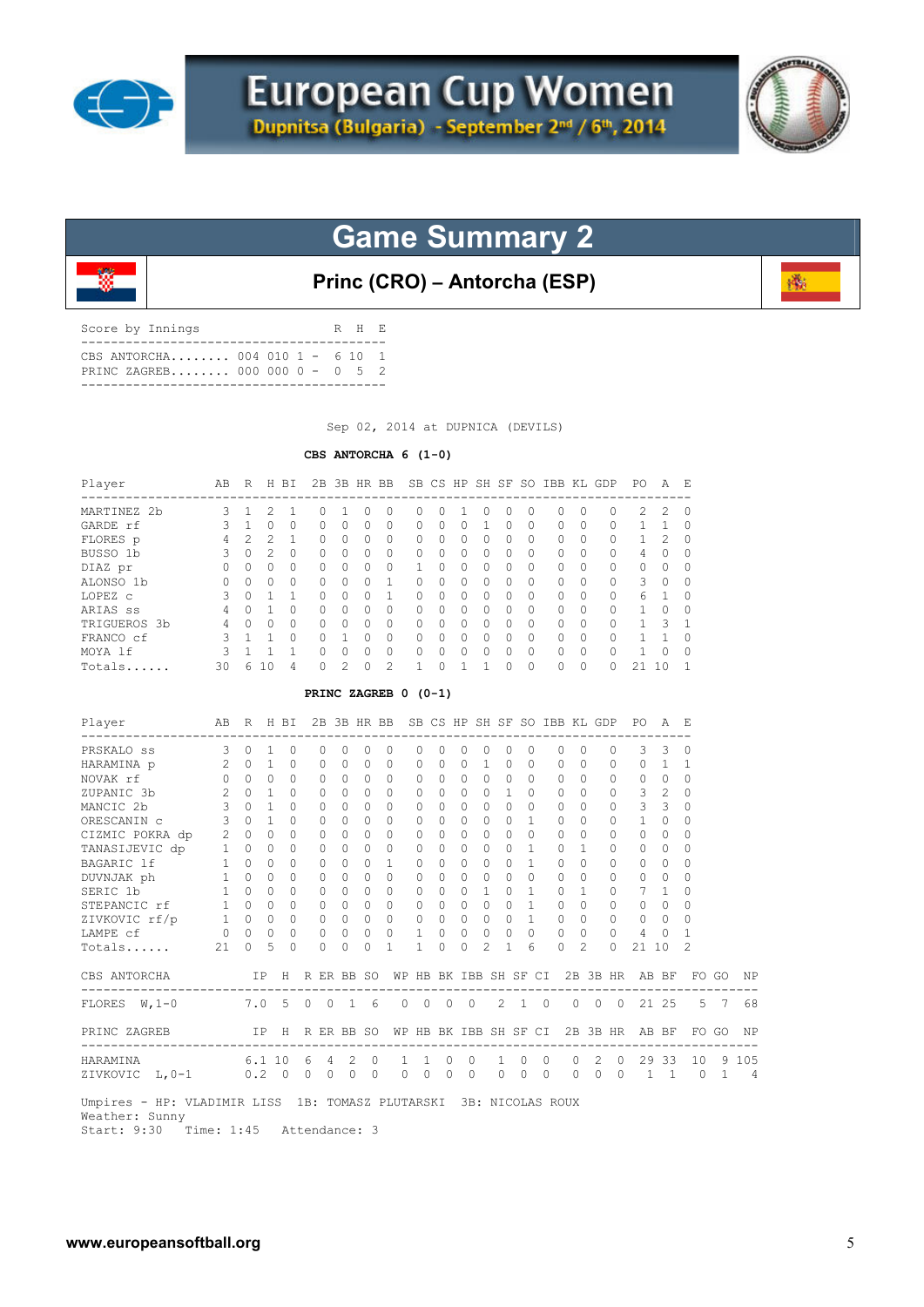



## **Horsholm (DEN) - Babes (BUL)**

| Score by Innings                               | R H E |  |
|------------------------------------------------|-------|--|
| BABES 000 0 - 0 0 1<br>BARRACUDAS 230 5 - 10 8 |       |  |
|                                                |       |  |

Sep 02, 2014 at Dupnitsa (Field 2)

**BABES 0 (0-1)** 

| Player                  | AВ             | R         | H         | BT.       |              |              | 2B 3B HR BB |              |    |          | SB CS HP | SH SF        |          | SO.                         | TBB.         | KT.            | GDP      | PO.          | A            | E.           |
|-------------------------|----------------|-----------|-----------|-----------|--------------|--------------|-------------|--------------|----|----------|----------|--------------|----------|-----------------------------|--------------|----------------|----------|--------------|--------------|--------------|
| FETVOVA 1b              | $\mathfrak{D}$ | $\bigcap$ | $\bigcap$ | O.        | $\cap$       | <sup>n</sup> | O           | O            | n  | $\Omega$ | 0        | O            | 0        | $\mathcal{D}_{\mathcal{L}}$ | <sup>0</sup> |                | $\Omega$ | 4            | <sup>0</sup> | 0            |
| SIMEONOVA p             | $\mathfrak{D}$ | $\Omega$  | $\Omega$  | $\Omega$  | $\Omega$     | $\Omega$     | $\Omega$    | $\Omega$     | 0  | $\Omega$ | 0        | $\Omega$     | $\Omega$ | $\mathcal{D}_{\mathcal{L}}$ | $\Omega$     | $\Omega$       | $\Omega$ | $\Omega$     |              | 0            |
| ARBOVA K. cf            | $\mathfrak{D}$ | $\Omega$  | $\Omega$  | $\Omega$  | <sup>n</sup> | $\Omega$     | $\bigcap$   | O            | 0  | $\Omega$ | 0        | $\cap$       | $\Omega$ | $\mathcal{P}$               | $\Omega$     | $\Omega$       | $\Omega$ | 1.           |              | O            |
| HARIZANOVA C            |                | $\bigcap$ | $\Omega$  | $\bigcap$ | <sup>n</sup> | $\Omega$     | $\bigcap$   | <sup>0</sup> | O. | $\Omega$ |          | <sup>0</sup> | $\Omega$ |                             | <sup>0</sup> |                | $\Omega$ | 3            | $\Omega$     | O            |
| KONOVA 3b               |                | $\bigcap$ | $\Omega$  | $\bigcap$ | <sup>n</sup> | $\Omega$     | $\bigcap$   | O            | 0  | $\Omega$ | 0        | $\Omega$     | $\Omega$ |                             | <sup>0</sup> | 0              | $\Omega$ | $\Omega$     |              |              |
| OVNARSKA lf             |                | $\Omega$  | $\Omega$  | 0         | <sup>n</sup> | 0            | $\bigcap$   | 0            | 0  | $\Omega$ | 0        | $\Omega$     | $\Omega$ |                             | $\Omega$     | $\Omega$       | $\Omega$ | $\Omega$     | $\Omega$     |              |
| ARBOVA A. ss            |                | $\bigcap$ | $\Omega$  | $\Omega$  | <sup>n</sup> | $\Omega$     | $\bigcap$   | O            | 0  | $\Omega$ | 0        | $\Omega$     | $\Omega$ |                             | $\Omega$     | $\Omega$       | $\Omega$ |              |              |              |
| TOPALOVA <sub>2</sub> b |                | $\bigcap$ | $\Omega$  | $\Omega$  | $\cap$       | $\Omega$     | $\bigcap$   | O            | 0  | $\Omega$ | 0        | $\Omega$     | $\Omega$ |                             | $\Omega$     | $\bigcap$      | $\Omega$ | $\mathbf{1}$ | 2            | <sup>0</sup> |
| WARREN dp               |                | $\bigcap$ | $\Omega$  | $\Omega$  | <sup>n</sup> | $\Omega$     | $\bigcap$   | O            | 0  | $\cap$   | 0        | $\cap$       | 0        |                             | $\Omega$     | $\Omega$       | $\Omega$ | 0            | $\Omega$     | O            |
| STOYANOVA rf            | O              | $\bigcap$ | $\Omega$  | $\bigcap$ | $\cap$       | $\Omega$     | $\bigcap$   | $\Omega$     | 0  | $\cap$   | $\Omega$ | $\Omega$     | $\Omega$ | $\Omega$                    | $\Omega$     | $\Omega$       | $\Omega$ |              | $\cap$       | O            |
| Totals                  | 12.            | $\bigcap$ | $\bigcap$ | $\bigcap$ | $\cap$       | <sup>n</sup> | U           | $\Omega$     | 0  | $\Omega$ |          | $\Omega$     |          | 12.                         | $\Omega$     | $\mathfrak{D}$ | $\Omega$ | 11           | 6            |              |
| BARRACUDAS 10 (1-0)     |                |           |           |           |              |              |             |              |    |          |          |              |          |                             |              |                |          |              |              |              |
| Player                  | AB             | R         | H         | ВI        | 2B           | 3B           | HR.         | <b>BB</b>    |    | SB CS    | HP       | SH           | SF       | SO.                         | IBB          | KT.            | GDP      | PO.          | Α            | F.           |

| RASMUSSEN 2b      |                | 3     |        |                |          |          |           |              |               |              |              |              |              |           |           |          |           |              |              |              | O        |     |
|-------------------|----------------|-------|--------|----------------|----------|----------|-----------|--------------|---------------|--------------|--------------|--------------|--------------|-----------|-----------|----------|-----------|--------------|--------------|--------------|----------|-----|
| WILKEN 3b         |                |       |        |                |          |          |           | $\Omega$     | 2             | 0            | <sup>0</sup> |              |              |           | n         | O.       |           | $\Omega$     | $\Omega$     |              | $\Omega$ |     |
| SWANBERG C        | 3              | 2     | ς      | 3              |          |          |           | O            |               | 0            | O            |              | N            |           |           | O.       | 0         | <sup>0</sup> | 12           | O            | O        |     |
| NISSEN SS         | 2              |       |        | <sup>0</sup>   |          |          |           | <sup>0</sup> |               | 0            | O            | 0            | O            | O.        | $\Omega$  | O.       | $\Omega$  | $\Omega$     | $\Omega$     | <sup>0</sup> | $\Omega$ |     |
| WESLEY p          | $\mathfrak{D}$ |       |        | $\mathfrak{D}$ |          |          | $\Omega$  | $\Omega$     | <sup>0</sup>  | <sup>n</sup> | $\Omega$     | O.           | O            |           | $\bigcap$ | O.       | $\bigcap$ | $\Omega$     | $\Omega$     | 0            | $\Omega$ |     |
| MONBERG cf        | 3              |       |        | O              |          |          |           | $\Omega$     | $\Omega$      |              | O            | 0            | 0            |           |           | O.       | 0         | $\Omega$     | $\Omega$     | 0            | $\Omega$ |     |
| MAYLAND 1f        | $\mathfrak{D}$ |       | $\cap$ | <sup>0</sup>   |          |          | $\cap$    | <sup>0</sup> |               | <sup>n</sup> | <sup>0</sup> | <sup>n</sup> | O.           | U         | $\cap$    | O.       | $\cap$    | $\Omega$     | $\Omega$     | <sup>0</sup> | $\Omega$ |     |
| ELLEHAVE pr       |                |       |        | $\Omega$       |          |          |           | $\Omega$     | $\Omega$      | <sup>n</sup> | 0            | 0            | 0            |           | $\Omega$  | O.       | $\Omega$  | $\Omega$     | $\Omega$     | $\Omega$     | $\Omega$ |     |
| KYNDESEN rf       |                |       |        |                |          |          | $\bigcap$ | <sup>0</sup> |               | 0            | $\Omega$     | 0            | $\cap$       | $\bigcap$ | $\Omega$  | O.       | $\Omega$  | $\Omega$     | $\Omega$     | $\Omega$     | $\Omega$ |     |
| LIND 1b           |                |       |        | 0              |          |          |           | 0            | $\Omega$      | 0            | 0            | 0            | 0            | 0         | $\Omega$  | 0        | $\Omega$  | $\Omega$     | $\mathbf{0}$ | 0            | $\Omega$ |     |
| Totals            |                | 17 10 | 8      |                |          |          |           | O            | 6             | $\Omega$     | $\cap$       |              |              |           |           | O.       | $\Omega$  | $\Omega$     | 12           | $\Omega$     | $\Omega$ |     |
| <b>BABES</b>      |                |       | ΙP     | H              |          | R ER     | BB        | SO.          | WΡ            | HB           |              | BK IBB       |              |           | SH SF CI  |          | 2B 3B HR  |              | AB           | BF           |          | FO. |
| SIMEONOVA<br>т.   |                | 3.2   |        |                | 8 10     | 8        | 6         |              | $\mathcal{L}$ | 1.           | $\Omega$     | $\Omega$     | $\mathbf{1}$ |           | $\cap$    | 1        | $\Omega$  | $\Omega$     | 17           | 26           |          | 4   |
| <b>BARRACUDAS</b> |                |       | ΙP     | H              |          | R ER BB  |           | -SO          | WΡ            | HB           |              | BK IBB SH SF |              |           | CI.       |          | 2B 3B HR  |              | AB           | BF           |          | FO. |
| WESLEY<br>W       |                | 4.0   |        | $\Omega$       | $\Omega$ | $\Omega$ | $\Omega$  | 12           | $\Omega$      |              | O.           | $\Omega$     | $\Omega$     | 0         | $\Omega$  | $\Omega$ | $\Omega$  | $\Omega$     | 12.          | 13           |          | 0   |

 Umpires - HP: VITALE Diego 1B: FARKAS Agos 3B: BRANISLAV Susila Start: 12:00 Time: 01:02 Attendance: 50

 Weather: sunny Game notes:

Scorers - NELISSEN Huub, MAGDALINCHEVA Irina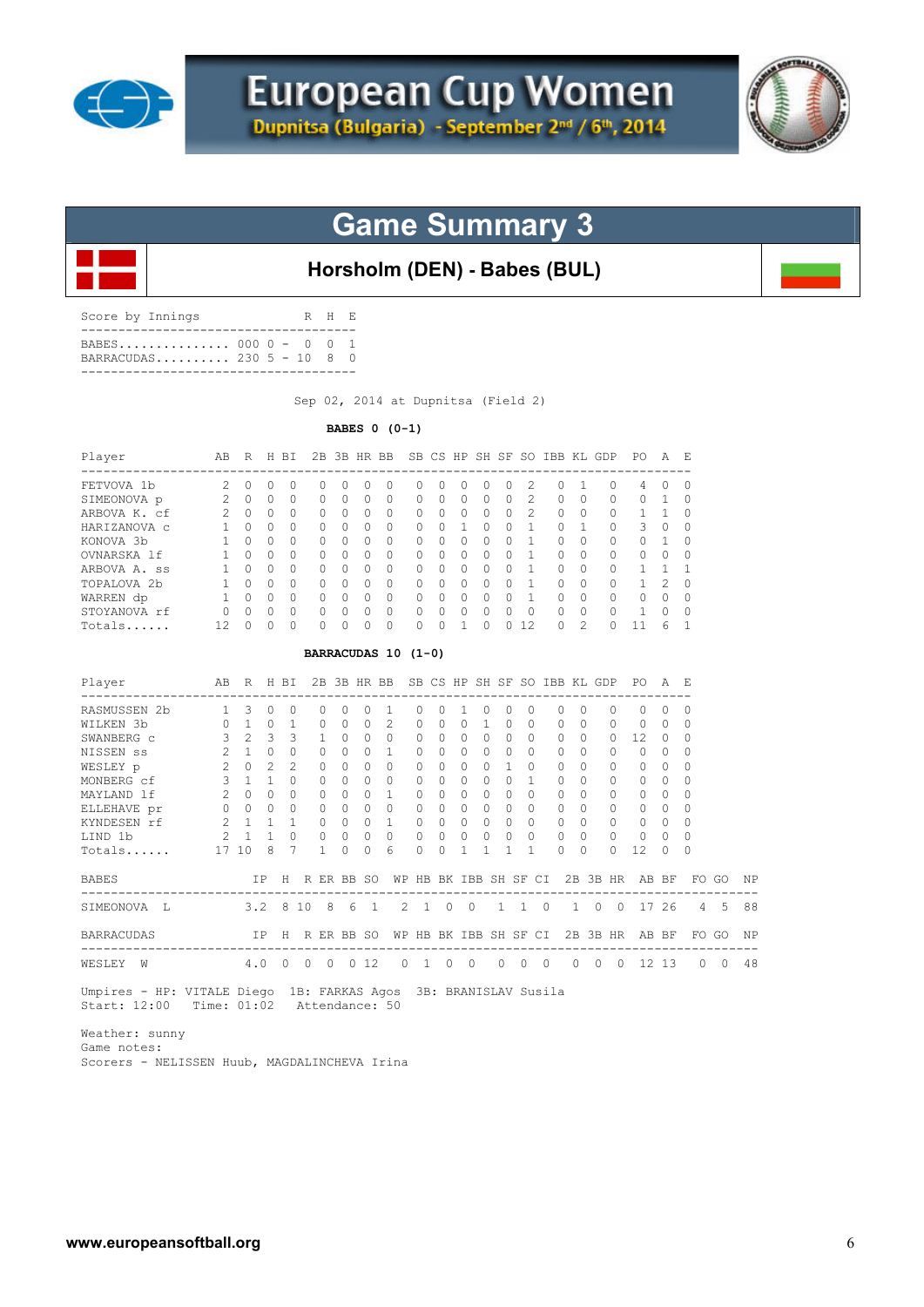



**Therwil Flyers (SUI) - Princ (CRO)**

| Score by Innings               | R H E |  |
|--------------------------------|-------|--|
| PRINC ZAGREB 000 000 0 - 0 0 0 |       |  |
|                                |       |  |

Sep 02, 2014 at Dupnitsa (Field 1)

#### **PRINC ZAGREB 0 (0-2)**

| $\Omega$<br>$\Omega$<br>$\Omega$<br>0<br>$\Omega$<br>$\Omega$<br>$\Omega$<br>$\Omega$<br>$\Omega$<br>0<br>$\Omega$<br>$\Omega$<br>0<br>$\Omega$<br>$\Omega$<br>$\Omega$<br>$\bigcap$<br>$\Omega$<br>$\Omega$<br>$\Omega$<br>$\Omega$<br>$\Omega$<br>$\bigcirc$<br>$\bigcirc$<br>$\Omega$<br>$\Omega$<br>$\Omega$<br>0<br>$\Omega$<br>$\Omega$<br>THERWILL FLYERS 2 (1-1)<br>2B 3B HR BB SB CS HP SH SF SO IBB KL GDP<br>R H BI<br>$\Omega$<br>0<br>1<br>$\Omega$<br>$\Omega$<br>0 |
|-----------------------------------------------------------------------------------------------------------------------------------------------------------------------------------------------------------------------------------------------------------------------------------------------------------------------------------------------------------------------------------------------------------------------------------------------------------------------------------|
|                                                                                                                                                                                                                                                                                                                                                                                                                                                                                   |
|                                                                                                                                                                                                                                                                                                                                                                                                                                                                                   |
|                                                                                                                                                                                                                                                                                                                                                                                                                                                                                   |
|                                                                                                                                                                                                                                                                                                                                                                                                                                                                                   |
|                                                                                                                                                                                                                                                                                                                                                                                                                                                                                   |
|                                                                                                                                                                                                                                                                                                                                                                                                                                                                                   |
|                                                                                                                                                                                                                                                                                                                                                                                                                                                                                   |
|                                                                                                                                                                                                                                                                                                                                                                                                                                                                                   |
|                                                                                                                                                                                                                                                                                                                                                                                                                                                                                   |
|                                                                                                                                                                                                                                                                                                                                                                                                                                                                                   |
|                                                                                                                                                                                                                                                                                                                                                                                                                                                                                   |
|                                                                                                                                                                                                                                                                                                                                                                                                                                                                                   |
|                                                                                                                                                                                                                                                                                                                                                                                                                                                                                   |
|                                                                                                                                                                                                                                                                                                                                                                                                                                                                                   |
|                                                                                                                                                                                                                                                                                                                                                                                                                                                                                   |
| $\Omega$<br>$\Omega$<br>1                                                                                                                                                                                                                                                                                                                                                                                                                                                         |
| $\Omega$<br>$\Omega$<br>$\Omega$                                                                                                                                                                                                                                                                                                                                                                                                                                                  |
| 1<br>$\Omega$<br>$\Omega$                                                                                                                                                                                                                                                                                                                                                                                                                                                         |
| $\bigcap$<br>$\Omega$<br>$\Omega$                                                                                                                                                                                                                                                                                                                                                                                                                                                 |
| $\Omega$<br>$\Omega$<br>0                                                                                                                                                                                                                                                                                                                                                                                                                                                         |
| $\Omega$<br>$\Omega$<br>$\circ$                                                                                                                                                                                                                                                                                                                                                                                                                                                   |
| $\bigcirc$<br>$\overline{0}$<br>$\circ$                                                                                                                                                                                                                                                                                                                                                                                                                                           |
| $\Omega$<br>$\Omega$<br>$\Omega$                                                                                                                                                                                                                                                                                                                                                                                                                                                  |
| $\mathbf{1}$<br>1<br>1                                                                                                                                                                                                                                                                                                                                                                                                                                                            |
| H R ER BB SO                                                                                                                                                                                                                                                                                                                                                                                                                                                                      |
| $2 \quad 2$<br>7                                                                                                                                                                                                                                                                                                                                                                                                                                                                  |
|                                                                                                                                                                                                                                                                                                                                                                                                                                                                                   |
| IP H R ER BB SO<br>-----------------------------------                                                                                                                                                                                                                                                                                                                                                                                                                            |
|                                                                                                                                                                                                                                                                                                                                                                                                                                                                                   |

Weather: Sunny

 Game notes: Scorers - NELISSEN Huub, MAGDALINCHEVA Irina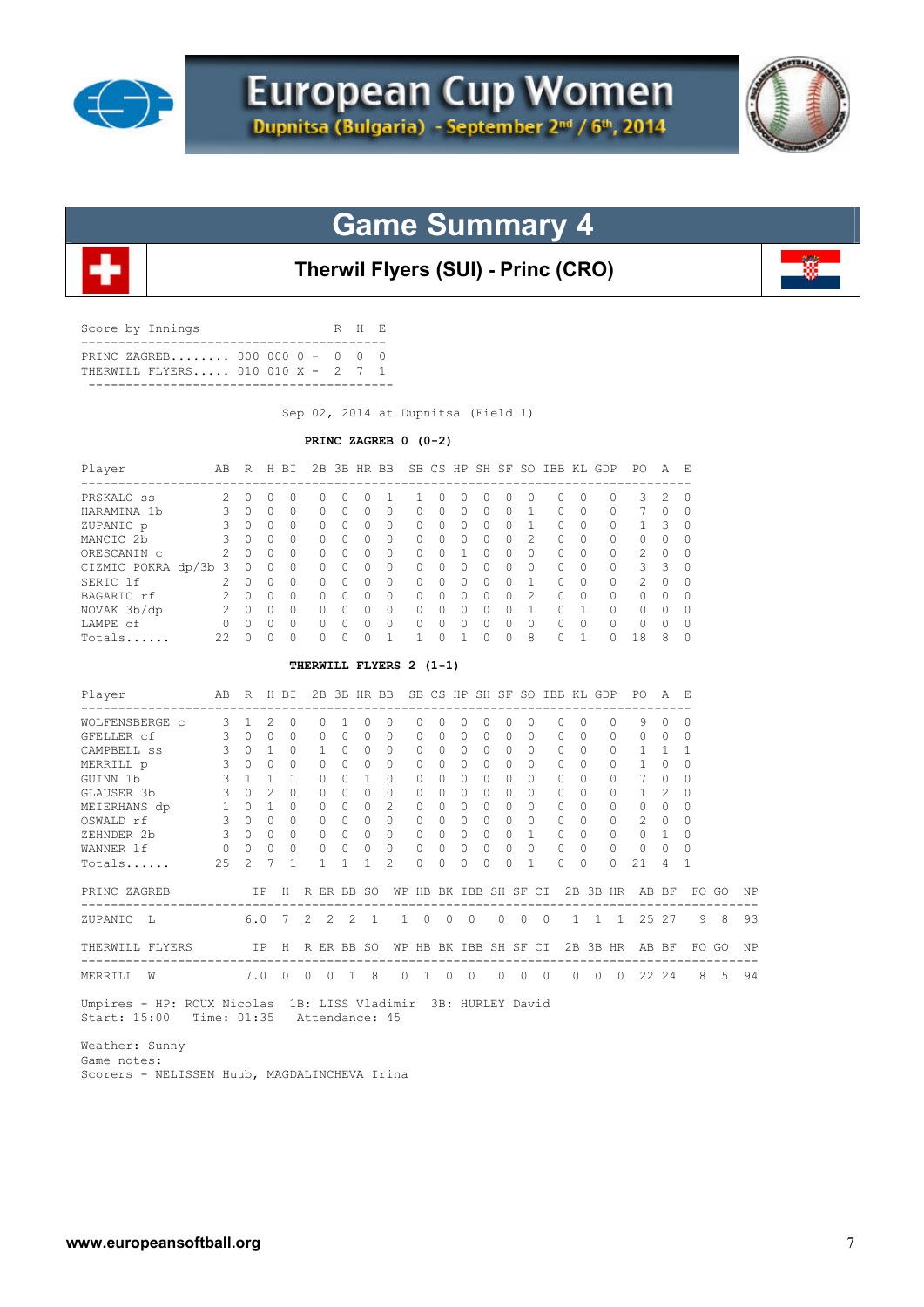



**Babes (BUL) - Les Comanches (FRA)**

| Score by Innings                                     |  |  | R H E |  |
|------------------------------------------------------|--|--|-------|--|
| TES COMANCHES 015 42 - 12 15 2<br>BABES 022 00 - 4 6 |  |  |       |  |
|                                                      |  |  |       |  |

Sep 02, 2014 at Dupnitsa (Field 1)

#### **LES COMANCHES 12 (2-0)**

| Player                                                                                                                                                                    |                                                                                                               | AB R H BI                                                                                                                   |                                                            |                                                                                                                                |                                                                                                                               |                                                                                                                                      |                                                                                                                               | 2B 3B HR BB SB CS HP SH SF SO IBB KL GDP PO                                                                                |                                                                                                                               |                                                                                                            |                                                                                                                                     |                                                                                                                               |                                                                                                                                 |                                                                                                                                               |                                                                                                                        |                                                                                                                                 |                |                                                                                                                  |                                                                                             | AE                                                                                                            |                                                                                                                                           |                       |          |
|---------------------------------------------------------------------------------------------------------------------------------------------------------------------------|---------------------------------------------------------------------------------------------------------------|-----------------------------------------------------------------------------------------------------------------------------|------------------------------------------------------------|--------------------------------------------------------------------------------------------------------------------------------|-------------------------------------------------------------------------------------------------------------------------------|--------------------------------------------------------------------------------------------------------------------------------------|-------------------------------------------------------------------------------------------------------------------------------|----------------------------------------------------------------------------------------------------------------------------|-------------------------------------------------------------------------------------------------------------------------------|------------------------------------------------------------------------------------------------------------|-------------------------------------------------------------------------------------------------------------------------------------|-------------------------------------------------------------------------------------------------------------------------------|---------------------------------------------------------------------------------------------------------------------------------|-----------------------------------------------------------------------------------------------------------------------------------------------|------------------------------------------------------------------------------------------------------------------------|---------------------------------------------------------------------------------------------------------------------------------|----------------|------------------------------------------------------------------------------------------------------------------|---------------------------------------------------------------------------------------------|---------------------------------------------------------------------------------------------------------------|-------------------------------------------------------------------------------------------------------------------------------------------|-----------------------|----------|
| MAGNEE 1b<br>LEMAIRE 3b<br>RIERA C<br>GIBSON-JONES SS<br>PRADE cf<br>BENCHALI dp<br>MARIE lf                                                                              | $\overline{4}$<br>3<br>$\overline{4}$<br>4<br>3<br>$\mathcal{S}$<br>$\mathbf{3}$                              | 2<br>3<br>$\overline{2}$<br>$\mathbf{1}$<br>$1\quad1$<br>$1\quad1$<br>$\mathbf{1}$                                          | $\mathfrak{D}$<br>$\overline{c}$<br>3<br>2<br>2            | $\Omega$<br>$\overline{c}$<br>$\overline{c}$<br>$\overline{c}$<br>$\Omega$<br>1<br>$\mathbf{1}$                                | 1<br>$\Omega$<br>3<br>$\Omega$<br>$\circ$<br>1<br>$\mathbf{1}$                                                                | 0<br>$\Omega$<br>$\Omega$<br>$\Omega$<br>$\Omega$<br>$\Omega$<br>$\Omega$                                                            | $\Omega$<br>$\Omega$<br>$\Omega$<br>$\Omega$<br>$\Omega$<br>$\Omega$<br>$\Omega$                                              | $\Omega$<br>$\Omega$<br>$\Omega$<br>$\Omega$<br>$\Omega$<br>$\Omega$<br>$\circ$                                            | 0<br>$\Omega$<br>1<br>$\Omega$<br>$\Omega$<br>$\circ$<br>$\mathbf{1}$                                                         | $\Omega$<br>$\Omega$<br>$\Omega$<br>$\Omega$<br>$\Omega$<br>$\Omega$<br>$\Omega$                           | 0<br>$\Omega$<br>$\Omega$<br>$\Omega$<br>$\Omega$<br>$\Omega$<br>$\Omega$                                                           | $\Omega$<br>1<br>$\Omega$<br>$\Omega$<br>$\Omega$<br>$\Omega$<br>$\Omega$                                                     | $\Omega$<br>$\Omega$<br>$\Omega$<br>$\bigcap$<br>$\Omega$<br>$\Omega$<br>$\Omega$                                               | $\Omega$<br>$\Omega$<br>$\Omega$<br>$\Omega$<br>$\Omega$<br>$\Omega$<br>$\Omega$                                                              | $\Omega$<br>$\Omega$<br>$\Omega$<br>$\Omega$<br>$\Omega$<br>$\Omega$<br>$\Omega$                                       | $\Omega$<br>$\bigcap$<br>$\Omega$<br>$\Omega$<br>$\Omega$<br>$\Omega$<br>$\Omega$                                               |                | 0<br>$\Omega$<br>0<br>0<br>$\circ$<br>$\mathbf{1}$<br>$\circ$                                                    | 4<br>0<br>2<br>3<br>$\Omega$<br>$\circ$<br>$\mathbf{1}$                                     | 1<br>$\mathbf{1}$<br>3<br>$\Omega$<br>$\Omega$<br>$\Omega$<br>1                                               | $\Omega$<br>2<br>$\Omega$<br>$\Omega$<br>$\Omega$<br>$\Omega$<br>$\Omega$                                                                 |                       |          |
| DOMANICO rf<br>CARATINI 2b<br>GARTNER p<br>Totals                                                                                                                         | $\mathbf{3}$<br>$\overline{\mathbf{3}}$<br>$\overline{0}$                                                     | $1 \quad 1$<br>$\Omega$<br>30 12 15                                                                                         | $0\quad1$<br>$\Omega$                                      | $\mathbf{1}$<br>$\Omega$<br>$\bigcap$<br>9                                                                                     | $\mathbf{1}$<br>$\overline{1}$<br>$\Omega$<br>8                                                                               | $\Omega$<br>$\Omega$<br>$\Omega$<br>$\Omega$                                                                                         | $\Omega$<br>$\Omega$<br>$\Omega$<br>$\Omega$                                                                                  | $\circ$<br>$\bigcirc$<br>$\Omega$<br>$\Omega$                                                                              | $\circ$<br>$\Omega$<br>$\Omega$<br>$\overline{a}$                                                                             | $\Omega$<br>$\Omega$<br>$\Omega$<br>$\Omega$                                                               | $\Omega$<br>$\Omega$<br>$\Omega$<br>$\Omega$                                                                                        | $\Omega$<br>$\Omega$<br>$\Omega$<br>1                                                                                         | $\Omega$<br>$\Omega$<br>$\Omega$<br>$\Omega$                                                                                    | $\Omega$<br>$\Omega$<br>$\Omega$<br>$\Omega$                                                                                                  | 0<br>$\Omega$<br>$\circ$<br>$\Omega$                                                                                   | $\Omega$<br>$\Omega$<br>$\Omega$<br>$\Omega$                                                                                    |                | $\circ$<br>$\Omega$<br>$\Omega$<br>$\mathbf{1}$                                                                  | $\mathbf{1}$<br>$\overline{c}$<br>$\overline{c}$<br>15                                      | $\mathbf{0}$<br>$\mathfrak{D}$<br>$\mathbf{1}$<br>9                                                           | $\mathbf 0$<br>$\Omega$<br>$\mathbf 0$<br>$\overline{c}$                                                                                  |                       |          |
|                                                                                                                                                                           |                                                                                                               |                                                                                                                             |                                                            |                                                                                                                                |                                                                                                                               |                                                                                                                                      |                                                                                                                               | BABES 4 (0-2)                                                                                                              |                                                                                                                               |                                                                                                            |                                                                                                                                     |                                                                                                                               |                                                                                                                                 |                                                                                                                                               |                                                                                                                        |                                                                                                                                 |                |                                                                                                                  |                                                                                             |                                                                                                               |                                                                                                                                           |                       |          |
| Player                                                                                                                                                                    | AВ                                                                                                            |                                                                                                                             |                                                            | R H BI                                                                                                                         |                                                                                                                               |                                                                                                                                      |                                                                                                                               | 2B 3B HR BB SB CS HP SH SF SO IBB KL GDP                                                                                   |                                                                                                                               |                                                                                                            |                                                                                                                                     |                                                                                                                               |                                                                                                                                 |                                                                                                                                               |                                                                                                                        |                                                                                                                                 |                |                                                                                                                  | PO A E                                                                                      |                                                                                                               |                                                                                                                                           |                       |          |
| BOGDANOVA p/2b<br>FETVOVA 1b<br>ARBOVA K. cf<br>HARIZANOVA 3b<br>KONOVA dp/ss<br>ARBOVA A. ss/p 2 0 0<br>OVNARSKA c<br>WARREN rf<br>STOYANOVA lf<br>TOPALOVA 2b<br>Totals | 3<br>2<br>$\mathbf{3}$<br>$\mathbf{3}$<br>2<br>$2^{\circ}$<br>$\overline{2}$<br>$\circ$<br>$\mathbf{0}$<br>19 | $\mathbf{1}$<br>$\Omega$<br>$1 \quad 0$<br>$1 \quad 2$<br>$1 \quad 0$<br>$\cap$<br>$0 \quad 1$<br>$\Omega$<br>$\Omega$<br>4 | 2<br>$\Omega$<br>$\mathbf{1}$<br>$\Omega$<br>$\Omega$<br>6 | $\circ$<br>$\Omega$<br>$\cap$<br>$\mathbf{1}$<br>$\Omega$<br>$\Omega$<br>$\cap$<br>$\overline{c}$<br>$\Omega$<br>$\Omega$<br>3 | $\circ$<br>$\Omega$<br>$\Omega$<br>$\Omega$<br>$\circ$<br>$\Omega$<br>$\Omega$<br>$\Omega$<br>$\circ$<br>$\Omega$<br>$\Omega$ | $\mathbf{0}$<br>$\Omega$<br>$\Omega$<br>$\Omega$<br>$\Omega$<br>$\Omega$<br>$\Omega$<br>$\Omega$<br>$\Omega$<br>$\Omega$<br>$\Omega$ | $\circ$<br>$\Omega$<br>$\Omega$<br>$\Omega$<br>$\circ$<br>$\Omega$<br>$\Omega$<br>$\Omega$<br>$\circ$<br>$\Omega$<br>$\Omega$ | $\circ$<br>$\mathbf{1}$<br>$\Omega$<br>$\Omega$<br>$\Omega$<br>$\Omega$<br>$\Omega$<br>$\Omega$<br>$\circ$<br>$\circ$<br>1 | $\mathbf{1}$<br>$\Omega$<br>$\mathbf{1}$<br>$\Omega$<br>$\circ$<br>$\Omega$<br>$\Omega$<br>$\Omega$<br>0<br>$\mathbf{0}$<br>2 | 1<br>$\Omega$<br>$\Omega$<br>$\Omega$<br>$\Omega$<br>$\Omega$<br>$\Omega$<br>$\Omega$<br>$\circ$<br>0<br>1 | 0<br>$\Omega$<br>$\Omega$<br>$\Omega$<br>$\Omega$<br>$\Omega$<br>$\Omega$<br>$\Omega$<br>$\overline{0}$<br>$\mathbf{0}$<br>$\Omega$ | $\circ$<br>$\Omega$<br>$\Omega$<br>$\Omega$<br>$\circ$<br>$\Omega$<br>$\Omega$<br>$\Omega$<br>$\circ$<br>$\Omega$<br>$\Omega$ | $\circ$<br>$\Omega$<br>$\Omega$<br>$\Omega$<br>$\Omega$<br>$\Omega$<br>$\Omega$<br>$\Omega$<br>$\Omega$<br>$\Omega$<br>$\Omega$ | $\circ$<br>$\mathbf{1}$<br>$\Omega$<br>$\Omega$<br>$\Omega$<br>$\mathbf{1}$<br>$\Omega$<br>$\Omega$<br>$\Omega$<br>$\Omega$<br>$\mathfrak{D}$ | 0<br>$\Omega$<br>$\Omega$<br>$\circ$<br>$\circ$<br>$\Omega$<br>$\Omega$<br>$\Omega$<br>$\circ$<br>$\Omega$<br>$\Omega$ | $\circ$<br>$\Omega$<br>$\Omega$<br>$\Omega$<br>$\Omega$<br>$\Omega$<br>$\Omega$<br>$\Omega$<br>$\Omega$<br>$\Omega$<br>$\Omega$ |                | $\circ$<br>$\Omega$<br>$\Omega$<br>0<br>$\circ$<br>$\Omega$<br>$\Omega$<br>$\Omega$<br>0<br>$\Omega$<br>$\Omega$ | $\circ$<br>10<br>$\mathbf{0}$<br>2<br>0<br>$\Omega$<br>$\Omega$<br>$\Omega$<br>2<br>1<br>15 | $\circ$<br>$\Omega$<br>$\mathbf{1}$<br>4<br>3<br>$\overline{4}$<br>$\Omega$<br>$\Omega$<br>$\circ$<br>1<br>13 | $\mathbf 0$<br>$\mathbf{1}$<br>$\Omega$<br>$\Omega$<br>$\circ$<br>$\Omega$<br>$\overline{2}$<br>$\Omega$<br>$\mathbf{1}$<br>$\Omega$<br>4 |                       |          |
| LES COMANCHES<br>---------------                                                                                                                                          |                                                                                                               |                                                                                                                             | ΙP                                                         |                                                                                                                                | H R ER BB SO                                                                                                                  |                                                                                                                                      |                                                                                                                               |                                                                                                                            |                                                                                                                               |                                                                                                            |                                                                                                                                     |                                                                                                                               |                                                                                                                                 |                                                                                                                                               | WP HB BK IBB SH SF CI                                                                                                  |                                                                                                                                 |                |                                                                                                                  | 2B 3B HR AB BF                                                                              |                                                                                                               |                                                                                                                                           | FO GO                 | ΝP       |
| GARTNER W<br><b>BABES</b>                                                                                                                                                 |                                                                                                               | 5.0                                                                                                                         | ΙP                                                         | 6                                                                                                                              | $4 \quad 1$<br>H R ER BB SO                                                                                                   |                                                                                                                                      | 1                                                                                                                             | 2                                                                                                                          | 0<br>WP HB BK IBB SH SF CI                                                                                                    | $\circ$<br>0                                                                                               | 0                                                                                                                                   |                                                                                                                               | 0                                                                                                                               | $\overline{0}$                                                                                                                                | 0                                                                                                                      | $\circ$                                                                                                                         | $\overline{0}$ | 0<br>2B 3B HR                                                                                                    |                                                                                             | 19 20<br>AB BF                                                                                                | 5                                                                                                                                         | -5<br>FO GO           | 49<br>ΝP |
| ----------------<br>BOGDANOVA L<br>ARBOVA A.                                                                                                                              |                                                                                                               |                                                                                                                             |                                                            | 3.1 13 10<br>$1.2 \quad 2 \quad 2$                                                                                             | -------------<br>- 8<br>$\overline{1}$                                                                                        |                                                                                                                                      | $\circ$<br>$\Omega$                                                                                                           | 0<br>$\Omega$                                                                                                              | 2<br>0<br>$\Omega$                                                                                                            | 0<br>$\circ$<br>$\Omega$                                                                                   | 0<br>$\Omega$                                                                                                                       |                                                                                                                               | $\circ$<br>$\mathbf{1}$                                                                                                         | $\circ$<br>$\circ$                                                                                                                            | 0<br>$\Omega$                                                                                                          | 6<br>2                                                                                                                          | 0<br>$\Omega$  | 0<br>$\Omega$                                                                                                    | 6                                                                                           | 24 24<br>7                                                                                                    | 2<br>$\Omega$                                                                                                                             | - 7<br>$\overline{4}$ | 77<br>19 |

 Umpires - HP: SUSILA Branislav 1B: PLUTARSKI Tomasz 3B: VITALE Diego Start: 17:25 Time: 01:22 Attendance: 45

 Weather: Cloudy Game notes: Scorers - NELISSEN Huub, MAGDALINCHEVA Irina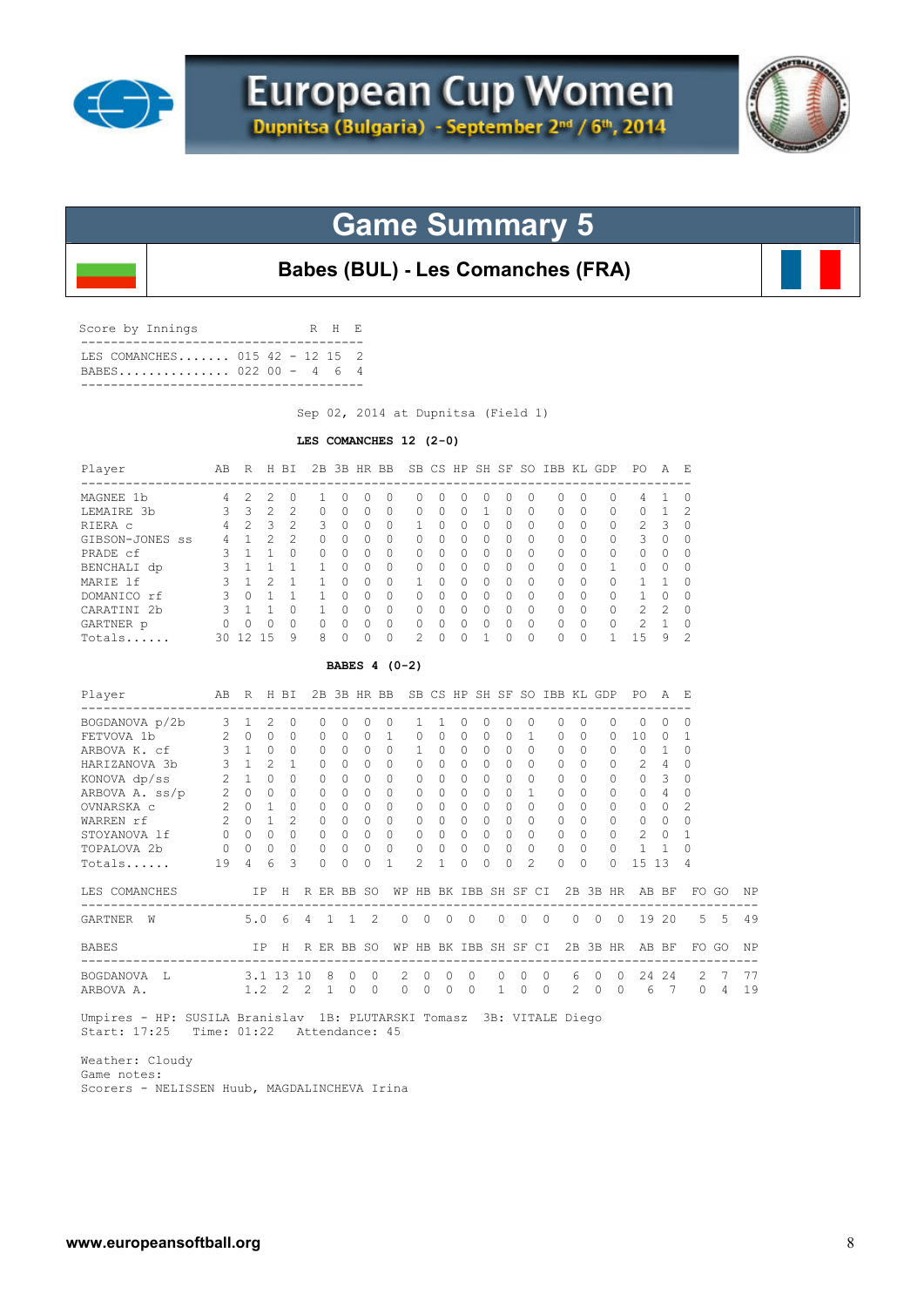



# **Technical Appointments**

# **Tuesday 2nd August**

| Game            | At time          | Venue                | Group      | <b>Home team</b>            | <b>Visiting team</b>                   |
|-----------------|------------------|----------------------|------------|-----------------------------|----------------------------------------|
| 6               | 9:30             | Devils 1             | А          | Princ (CRO)                 | Horsholm (DEN)                         |
| <b>Umpires:</b> |                  | <b>Akos Farkas</b>   |            | Nicolas Roux                | <b>Branislav Susila</b>                |
|                 |                  |                      |            |                             |                                        |
| Scorers:        |                  |                      |            |                             |                                        |
| T.C.:           |                  |                      |            |                             |                                        |
|                 |                  |                      |            |                             |                                        |
| Game            | At time          | Venue                | Group      | Home team                   | <b>Visiting team</b>                   |
| $\overline{7}$  | 09:30            | Devils 2             | Α          | Antorcha (ESP)              | Les Comanches (FRA)                    |
| <b>Umpires:</b> |                  | Tomasz Plutarski     |            | David Hurley                | Diego Vitale                           |
|                 |                  |                      |            |                             |                                        |
| Scorers:        |                  |                      |            |                             |                                        |
| T.C.:           |                  |                      |            |                             |                                        |
|                 |                  |                      |            |                             |                                        |
| Game            | At time          | Venue                | Group      | <b>Home team</b>            | <b>Visiting team</b>                   |
| 8               | 12:00            | Devils 1             | A          | Babes (BUL)                 | Therwill Flyers (SUI)                  |
| <b>Umpires:</b> |                  | <b>Vladimir Liss</b> |            | <b>Branislav Susila</b>     | Nicolas Roux                           |
|                 |                  |                      |            |                             |                                        |
| Scorers:        |                  |                      |            |                             |                                        |
| T.C.:           |                  |                      |            |                             |                                        |
|                 |                  |                      |            |                             |                                        |
| Game<br>9       | At time<br>14:30 | Venue<br>Devils 1    | Group<br>А | Home team<br>Antorcha (ESP) | <b>Visiting team</b><br>Horsholm (DEN) |
|                 |                  |                      |            | <b>Akos Farkas</b>          | Tomasz Plutarski                       |
| <b>Umpires:</b> |                  | David Hurley         |            |                             |                                        |
| Scorers:        |                  |                      |            |                             |                                        |
| T.C.:           |                  |                      |            |                             |                                        |
|                 |                  |                      |            |                             |                                        |
| Game            | At time          | Venue                | Group      | Home team                   | <b>Visiting team</b>                   |
| 10              | 17:00            | Devils 1             | А          | Princ (CRO)                 | Babes (BUL)                            |
| <b>Umpires:</b> |                  | Nicolas Roux         |            | Diego Vitale                | <b>Vladimir Liss</b>                   |
|                 |                  |                      |            |                             |                                        |
| <b>Scorers:</b> |                  |                      |            |                             |                                        |
| T.C.:           |                  |                      |            |                             |                                        |